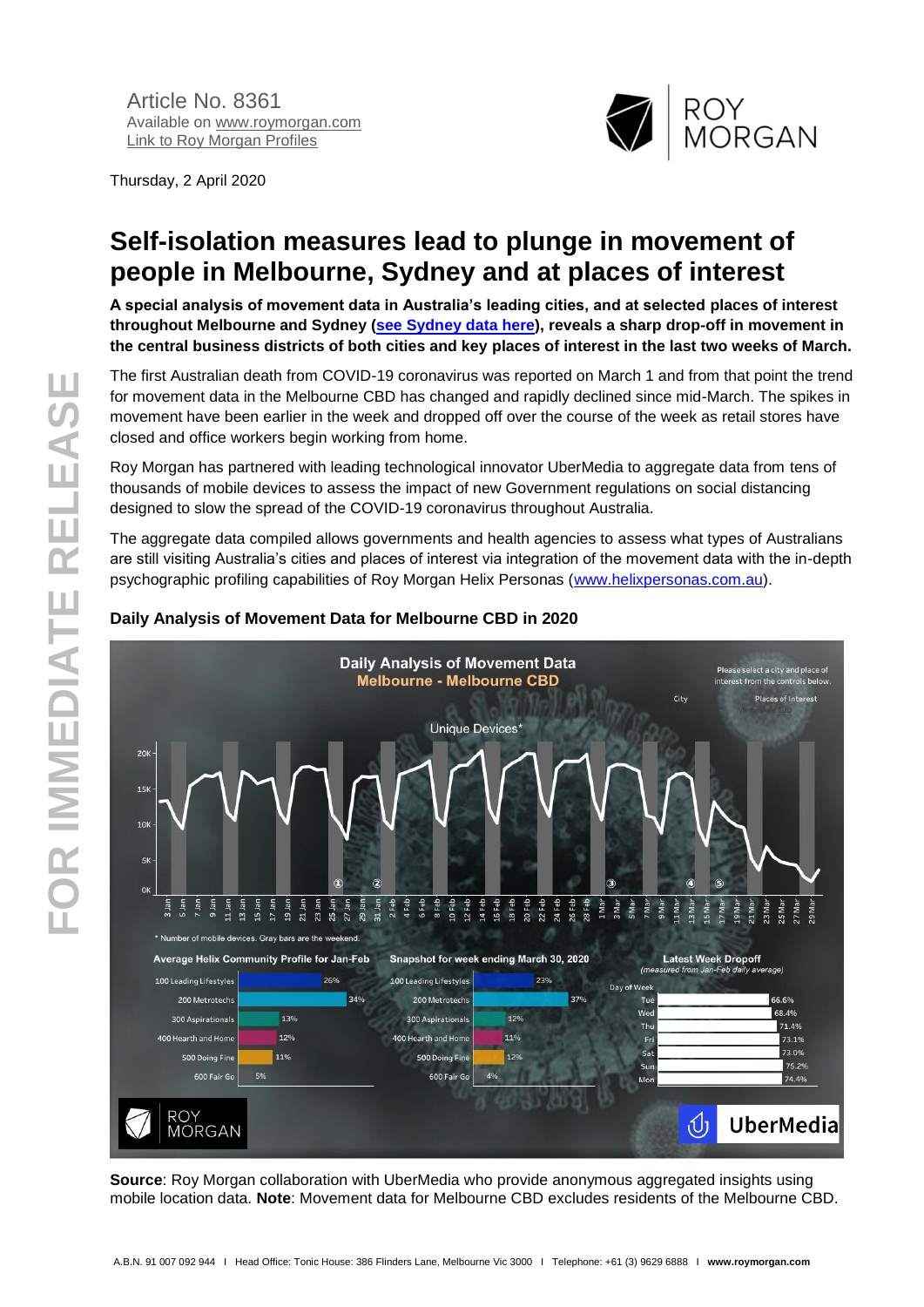**Michele Levine, CEO of Roy Morgan, says in a time of self-isolation and social distancing it is vital the movement patterns around Australia's cities, shopping centres, transport hubs and other places of interest are understood at a granular level:**

*"Roy Morgan's partnership with UberMedia provides aggregated data on the types of people who are frequenting Australia's cities and additional places of interest even when new government regulations have mandated travel can only be undertaken for four specific purposes: work, education, shopping for essentials, exercising and medical appointments.*

*"These regulations are designed to slowdown the spread of the COVID-19 coronavirus and prevent the pandemic from careening out of control amongst the Australia populace. Early signs are encouraging that the spread of the virus in Australia has slowed down as further measures have been introduced over the last few weeks since mid-March.*

*"The aggregated data shows a peak in movement in Melbourne's CBD in late February followed by gentle declines over the following two weeks and much steeper declines since mid-March as social distancing and self-isolation directives have been issued by governments.*

*"These declines in movement have been observed not only in Melbourne's CBD but also in key meeting points such as the Arts Centre and Southbank, Federation Square, Flinders Street Station, the Botanic Gardens and also at large suburban shopping centres such as Chadstone, Highpoint and Southland.*

*"Taking the example of the Melbourne CBD shows that different types of people are changing their movement patterns at different rates. Normal movement patterns suggest around a quarter of those in the CBD are part of the well-off 100 Leading Lifestyles community and about a third are the younger, trendy and career-focused 200 Metrotechs.*

*"The latest figures from the end of March show 200 Metrotechs now comprise nearly 40% of the people movement in Melbourne CBD (up 3% points) while 100 Leading Lifestyles have declined by 3% points to just over 20% of those now in the Melbourne CBD.*

*"Although the movement of all Helix Communities has declined over the last two weeks the younger 200 Metrotechs are now more likely to still be coming into the city than the older 100 Leading Lifestyles for which 'Working From Home' (#WFH) has become a new mantra in this age of self-isolation and social distancing."*

#### **Impact of COVID-19 coronavirus builds through March**

**I** 

The first Australian death from COVID-19 coronavirus was reported on March 1 and from that point the trend for movement data in the Melbourne CBD has changed and rapidly declined since mid-March. The spikes in movement have been earlier in the week and dropped off over the course of the week as retail stores have closed and office workers begin working from home.

Analysis of the daily movement data for the Melbourne CBD throughout 2020 shows the usual weekly pattern before the emergence of COVID-19 has been a build towards a weekly spike on a Friday as people increasingly visit the city not only for work during the day, but also to socialise and catch up with friends on a Friday evening.

The movement data on weekends, and public holidays such as Australia Day (Monday January 27) and Labor Day (Monday March 9), drops off significantly without office workers and with many retailers closed.

Analysing this movement data via Helix Communities reveals sharp drop-offs in movement data for [100](https://www.helixpersonas.com.au/100-leading-lifestyles)  [Leading Lifestyles,](https://www.helixpersonas.com.au/100-leading-lifestyles) [300 Aspirationals,](https://www.helixpersonas.com.au/300-aspirationals) [400 Heath and Home](https://www.helixpersonas.com.au/400-hearth-and-home) and [600 Fair Go](https://www.helixpersonas.com.au/600-fair-go) compared to average movement levels. The sharpest drop-off has been for [100 Leading Lifestyles.](https://www.helixpersonas.com.au/100-leading-lifestyles)

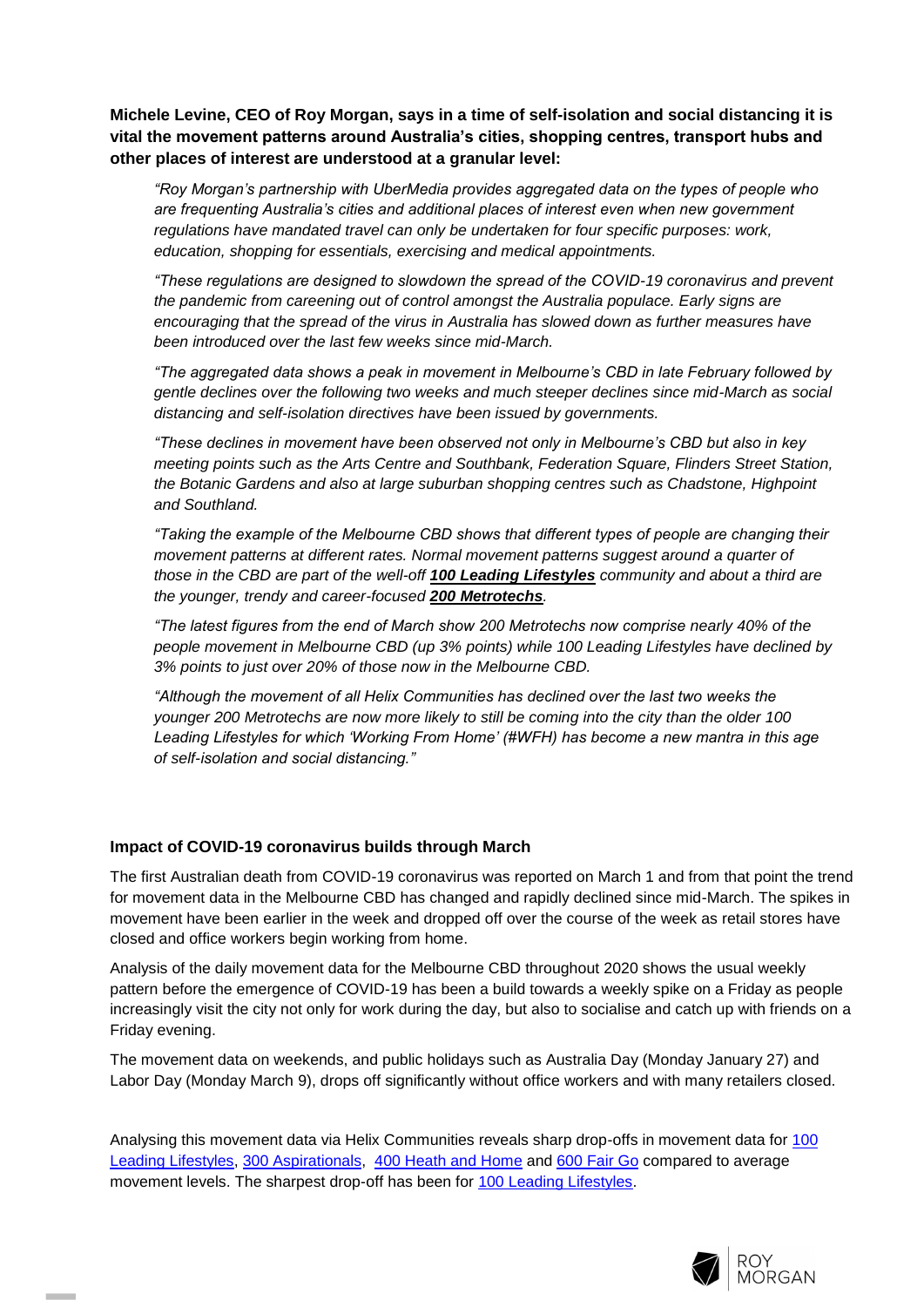**[100 Leading Lifestyles](https://www.helixpersonas.com.au/100-leading-lifestyles)**: Focused on success and career and family, people in the Leading Lifestyles Community are proud of their prosperity and achievements. They are big spenders and enjoy cultured living to the max.

Other Helix Communities have also declined, but in a relative sense they now make up a larger share than before. This is particularly clear for [200 Metrotechs.](https://www.helixpersonas.com.au/200-metrotechs)

Before March those in the 200 Metrotechs community comprised just over a third (34%) of all visitors to Melbourne CBD, however this has increased to 37% for the most recent data available. Metrotechs have now had a higher average share of movement within the Melbourne CBD every day for over two weeks since Sunday March 15 when restrictions began to be introduced.

[200 Metrotechs:](https://www.helixpersonas.com.au/200-metrotechs) Socially aware, successful, career focused and culturally diverse, Metrotechs are trend and tech focused. They are committed experience seekers, willing to spend big on the best of city life and thrive on being out and about in the world.

Although comprising only a small share of around 10% of visitors to the city on average the smaller decline in visitation for [500 Doing Fine](https://www.helixpersonas.com.au/500-doing-fine) means their share has risen slightly in recent weeks as the Government measures to restrict movement have ratcheted up.

#### **Sharp declines in movement data for the Arts Centre, Botanic Gardens, Chadstone & elsewhere**

Roy Morgan and UberMedia aren't just measuring movement data in Melbourne's central business district but also in key places of interest around the city and surrounds. The utility of the data allows precise targeting of locations throughout Australia to assess how movement data is changing as Australia's are required to self-isolate to stop the spread of the COVID-19 coronavirus.

In Melbourne we have noticed sharp drop-offs in movement data for several key locations including the Airport, Arts Centre, Botanic Gardens, Chinatown, Federation Square, Flinders Street Station, Museum and Exhibition Buildings, Southern Cross Station, Williamstown Beach Station and the Zoo.

There have also been rapid declines in movement data in the last week of March for several key shopping destinations including Chadstone, Highpoint, Southland, The Glen, Werribee Shopping Centre and Costco Docklands.

#### **MORE INFORMATION**

Michele Levine – direct: 03 9224 5215 | mobile: 0411 129 093 | [Michele.Levine@roymorgan.com](mailto:Michele.Levine@roymorgan.com)

#### **About Roy Morgan**

Roy Morgan is Australia's largest independent Australian research company, with offices in each state, as well as in the U.S. and U.K. A full-service research organisation, Roy Morgan has over 75 years' experience collecting objective, independent information on consumers.

#### **About UberMedia**

**I** 

UberMedia provides the highest quality mobile data solutions to creatively solve businesses persistent challenges. The company's products process billions of social, demographic, and location signals daily across retail, automotive, and entertainment to better understand modern consumers with the most accurate business decision science.